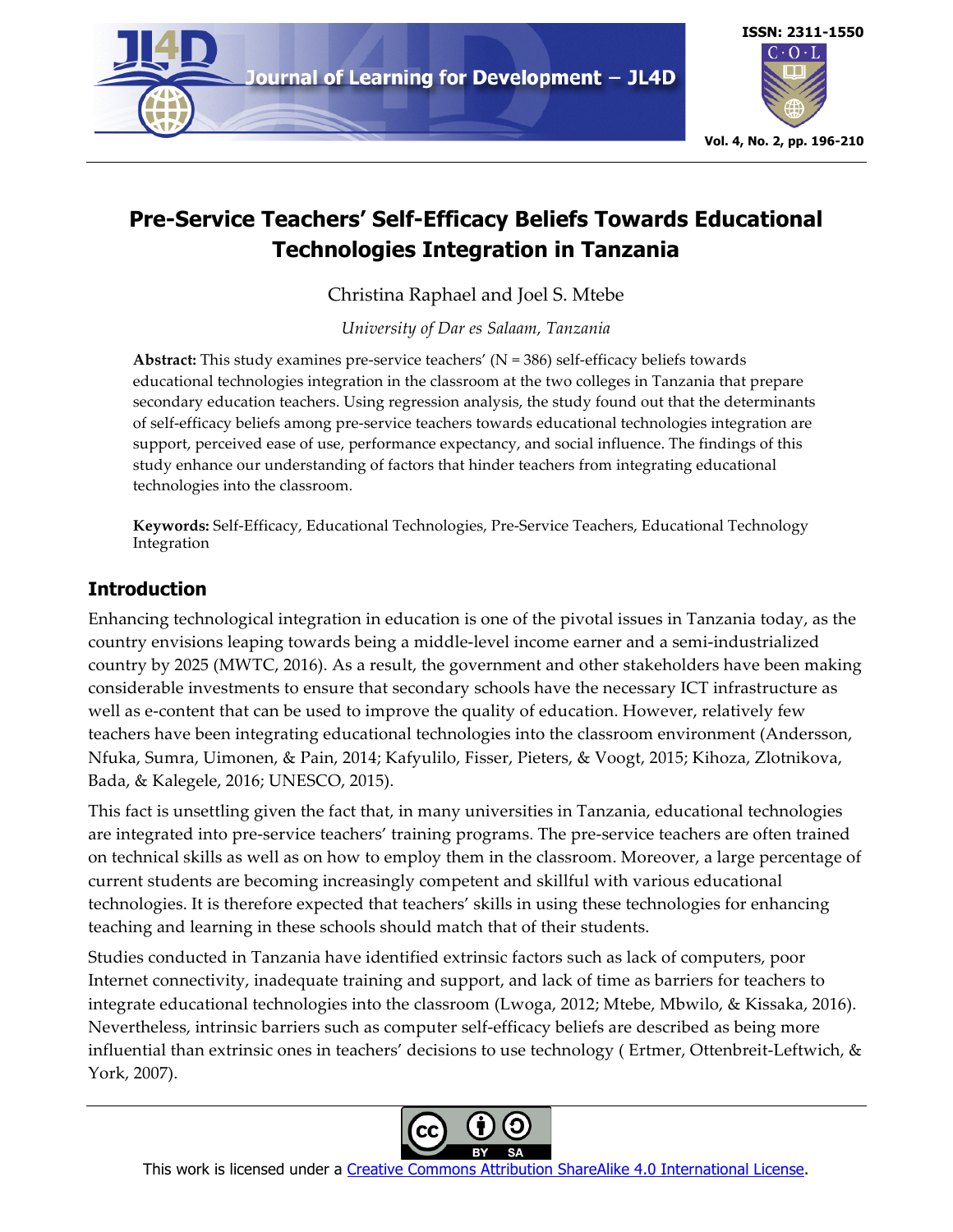Bandura (1977) defines self-efficacy as the strength of one's beliefs in one's own ability to complete tasks and reach certain goals. Bandura adds that self-efficacy is not concerned with the skills an individual has but with the judgments of what one can do with whatever skills one possesses. Such individuals will tend to prefer and enjoy behaviors which they feel they are capable of performing compared to those with lower self-efficacy beliefs (Abbitt, 2011). Therefore, effective classroom technology integration depends on teachers' beliefs of having sufficient ability to adopt and use them in classroom (Chen, 2004; De, Uçar, & Demir, 2014).

That is to say, pre-service teachers with higher technology self-efficacy beliefs are prone to use and integrate technology more into the classroom than pre-service teachers with lower self-efficacy beliefs. Therefore, understanding pre-service teachers' beliefs about educational technologies provides insight into how they are likely going to use them in a classroom environment in the future. This paper examines factors that influence pre-service teachers' self-efficacy beliefs towards educational technologies' integration into the classroom in Tanzania. The study was conducted in two university colleges: Dar es Salaam University College of Education (DUCE) and Mkwawa University College of Education (MUCE), with a sample of 386 pre-service teachers.

### **Research Context**

The government of Tanzania and other stakeholders have been making considerable efforts to embrace secondary schools with ICT infrastructure as well as installing various education technologies in a bid to improve the quality of teaching and learning. To ensure smooth deployment of educational technologies, the government has been making efforts to provide electricity to the majority of schools in the country. Currently, 30.4% (1,368) of schools are connected to National Grid Electricity (NGE), while 837 schools use solar power, 569 use generators, and the rest use biogas and wind power (URT, 2014).

Moreover, the government, through the Ministry of Education and Vocational Training (MoEVT), developed content for 70 topics and 147 subtopics of physics, chemistry, biology and mathematics, enhanced with various multimedia elements. The developed content has been shared to secondary school students via an online platform (www.shule.ac.tz). Students all over the country have been accessing the content through this system. The initiative also included the training of more than 2,000 teachers from 858 schools to be able to use the content to complement classroom delivery (Mtebe, Mbwilo & Kissaka, 2016).

Other firms that have complemented the government's efforts by developing e-content that can be used to improve the quality of teaching and learning in secondary schools in Tanzania include Christian Social Services Commission (CSSC, 2014), Brainshare, Shuledirect, and 21 ICT Solutions. The Brainshare firm developed content in English, mathematics, science and social studies in audio-visual format with animations. Similarly, Shuledirect developed content for Biology, Civics, Chemistry, English, Geography, History, Mathematics and Kiswahili (Mtebe & Kissaka, 2015). So far, there are more than 10,000 users registered in the system.

There are some efforts to equip secondary schools with computers as well as connecting them with the Internet in various regions in Tanzania. For instance, the Universal Communications Service Access Fund (UCSAF) equipped 1,000 teachers with laptops in 10 districts in rural areas. British Council Tanzania donated more than 700 computers in secondary schools in various regions in Tanzania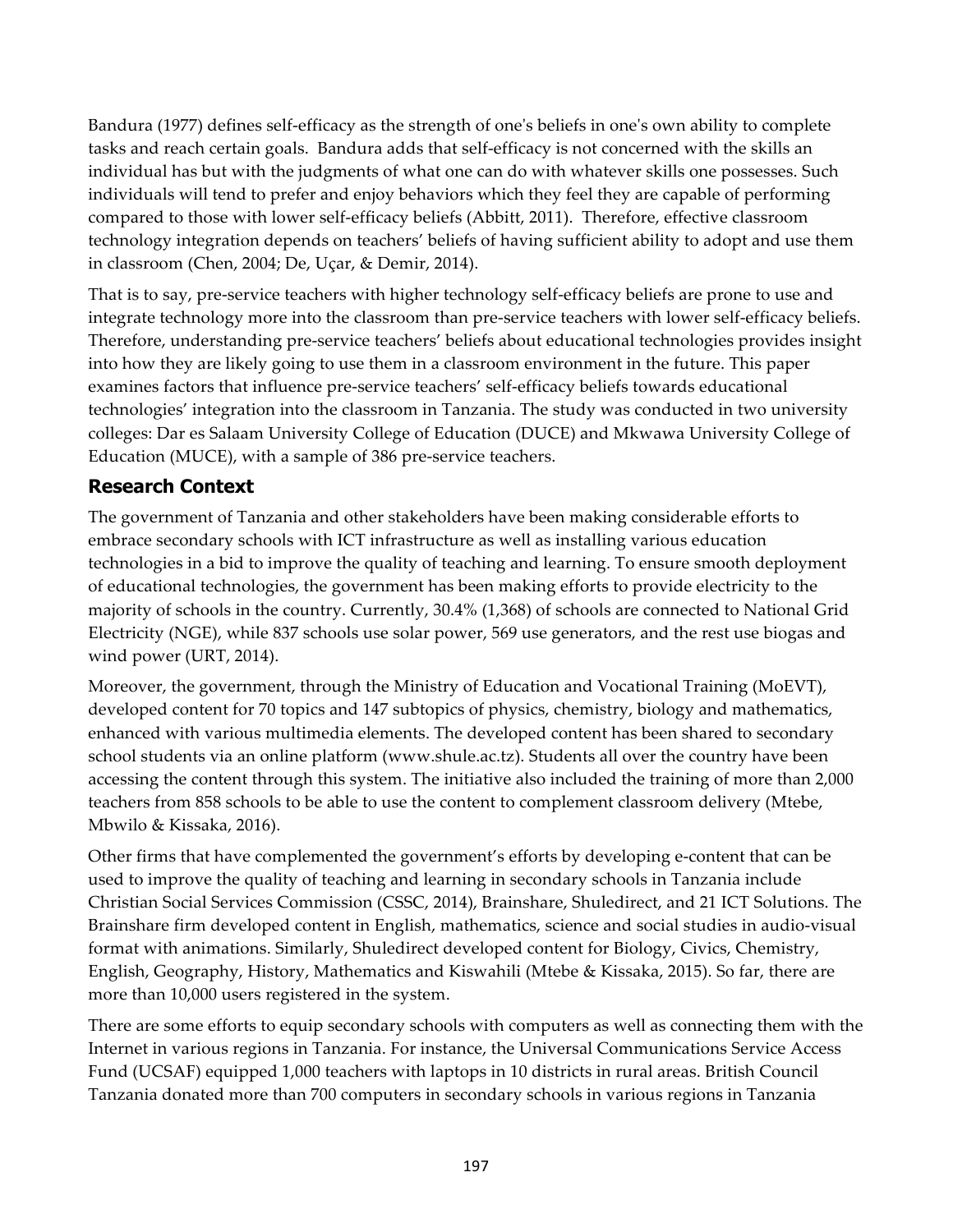(British Council Tanzania, 2013). Similarly, Halotel supported 400 schools and Tigo supported 700 with computers connected to the Internet in selected regions of the country (Kazoka, 2016; Tanzania TELECOMS, 2016).

Given these initiatives, the majority of students in secondary schools are increasingly becoming competent and skillful with various educational technologies. It is therefore expected that teachers' skill in using these technologies to enhance teaching and learning in these schools could match that of their students. The situation is different as a larger number of teachers do not integrate them into classroom despite having graduated with knowledge and skills of using various educational technologies.

Therefore, there is a great necessity to understand factors that influence self-efficacy beliefs of preservice teachers towards integrating educational technologies in the classroom. According to Giles and Kent (2016), pre-service teachers' technology self-efficacy belief is a creditable indicator of graduates' likelihood to use educational technology throughout their careers; thus, it is imperative that new teachers graduate with a high sense of self-efficacy regarding their abilities to use technology as an effective teaching tool.

# **Related Works**

Technologies can profoundly affect what teachers choose to do, how they do it, and whether or not they have a chance at succeeding (Govender & Govender, 2009). Thus, self-efficacy beliefs are crucial in influencing teachers to use technologies in their daily teaching roles. For instance, Ball and Levy (2008) investigated the impact of self-efficacy, computer anxiety, and technology experience on instructor intention to use technologies in a small private university in the United States of America and concluded that self-efficacy was the only major determinant of teacher intention.

Teo (2009) examined the relationship between teachers' self-efficacy and intention to use technology using a sample of 1,094 pre-service teachers at a teacher training institute in Singapore. Teo found that teachers' self-efficacy beliefs had a direct effect on pre-service teacher's perceived usefulness, perceived ease of use, and behavioral intentions. Curts, Tanguma, and Peña (2008) also conducted a study to predict teachers' self-efficacy in using technology for pedagogical purposes using a sample of 438 teachers in a Hispanic school in Texas. It was revealed that teachers' self-efficacy beliefs had a direct influence on classroom technology integration.

Giles and Kent (2016) conducted their study using 28 pre-service teachers at a university's college of education in the United States to determine preservice teachers' self-efficacy beliefs related to integrating technology into instruction. Data indicated that almost all (93%) of the participants incorporated technology into the lessons they taught, with the majority (68%) of participants reporting a high level of confidence in their ability to select and utilize technology in teaching. Further, 89% of the participants felt they could integrate technology across the curriculum with 80% indicating they were capable of determining the why, when, and how to do so most of the time.

Likewise, Albion (2001) explored teachers' self-efficacy on classroom technology integration using a sample of 89 pre-service teachers and found that teachers with high self-efficacy beliefs had more classroom technology integration. The other profound revelation on the subject came from Abbitt (2011) in his study on self-efficacy beliefs in technology integration of pre-service teachers using Technological Pedagogical Content Knowledge (TPACK). The study was done using a sample of 45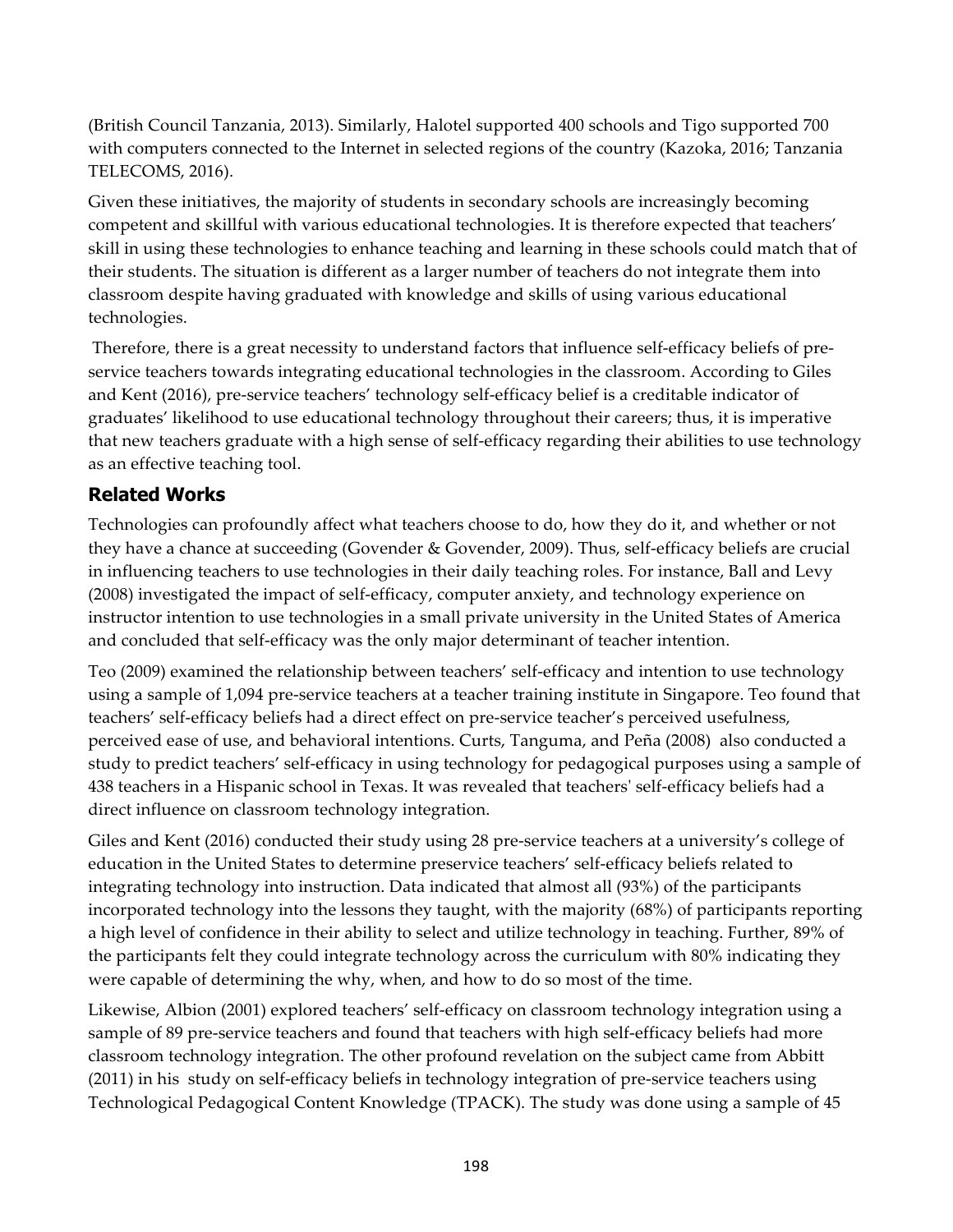pre-service teachers. Findings revealed that there was a strong positive correlation between selfefficacy and technology integration as predicted by TPACK domains.

These studies and many others from the literature clearly indicate that teachers' self-efficacy beliefs have a significant influence on classroom technology integration and, thus, form a basis for this study. In Tanzania, however, the majority of existing studies that have investigated teachers' barriers towards integrating technology into the classroom have been concentrated into extrinsic factors, such as lack of computers, poor Internet connectivity, and inadequate training and support (Lwoga, 2012; Mtebe & Raisamo, 2014). The majority of these factors have been overcome by the increasing support from the government and other stakeholders, which equips many schools with computers connected to the Internet. Still, the majority of teachers in secondary schools do not make use of these technologies in the classroom environment. This points to the need for examining intrinsic factors as barriers towards technology integration.

## **Research Model and Hypotheses**

The study adopted factors from literature that could influence pre-service self-efficacy beliefs towards educational technologies integration into the classroom. These factors are shown in Table 1, followed by proposed research model in Figure 1.

| No. | <b>Factors</b>         | <b>Source</b>                              |
|-----|------------------------|--------------------------------------------|
|     | Performance Expectancy | Bandura, (1977)                            |
| 2.  | Social Influence       | Bandura, (1989); Higgins & Compeau, (1995) |
| -3. | Perceived Ease of Use  | Albion, (1999)                             |
|     | Support                | Higgins & Compeau, (1995)                  |

**Table 1: Factors that can influence teachers' self-efficacy beliefs towards digital technology integration**



**Figure 1: Proposed research model**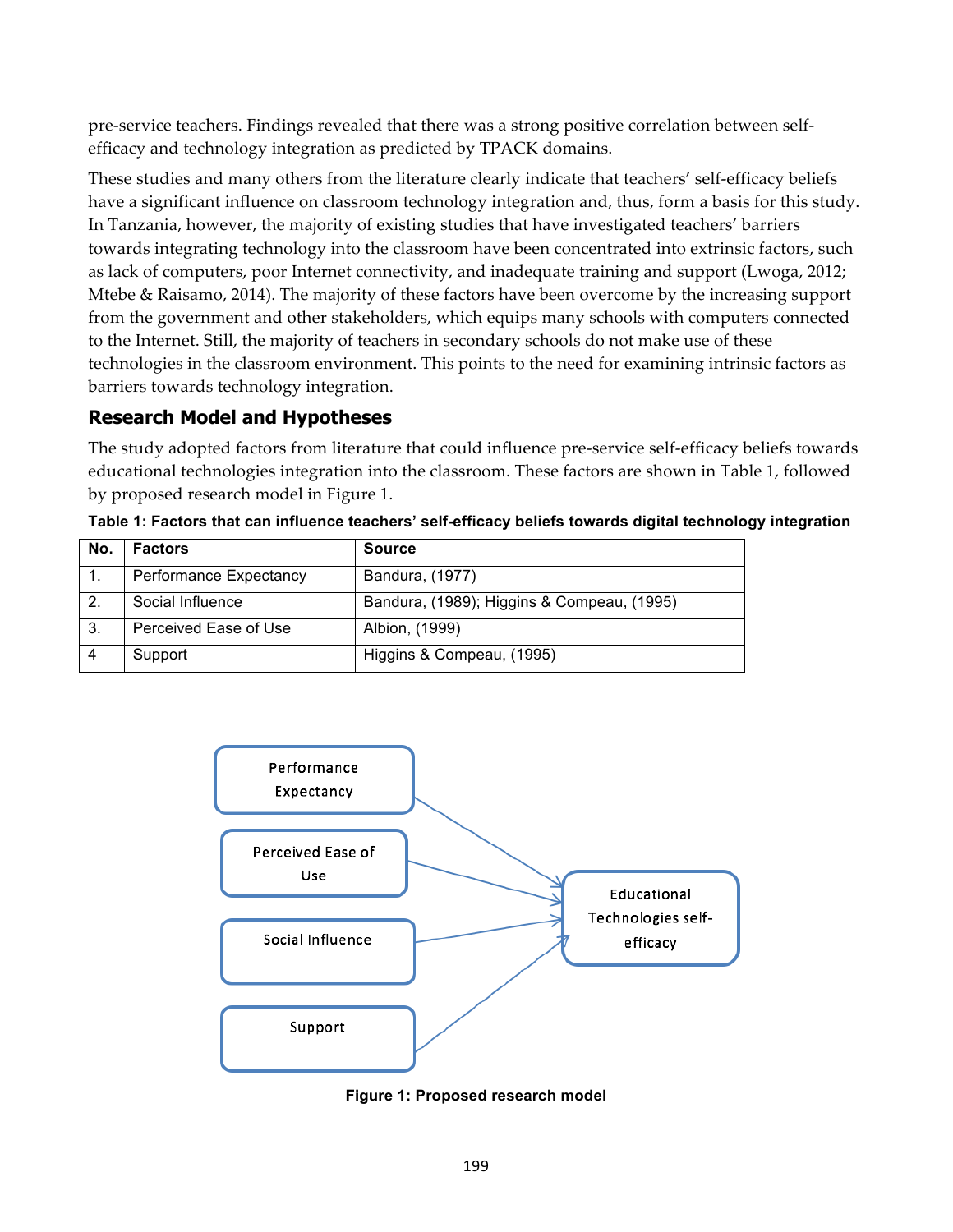The constructs and the hypotheses are described next.

#### **Support**

The availability of reliable support services to pre-service teachers has the potential to influence judgments on their capabilities to use educational technologies. Higgins and Compeau (1995) point out that the higher the support for using technology, the higher the individual's self-efficacy beliefs. Therefore, it is important to include support as one of the factors that can influence pre-service teachers to use the technology.

*Hypothesis 1*—Support has an effect on pre-service teachers' self-efficacy beliefs towards educational technologies integration in the classroom.

#### **Perceived Ease of Use**

Perceived ease of use refers to the extent to which an individual believes that using a certain technology will be free of effort (Venkatesh, 2000). Rogers (1995) describes the attributes of the technology itself as one of the major factors affecting people's attitude toward new technology. Therefore, people who have a tenacious belief in their capabilities in using technology will persevere in their efforts despite innumerable difficulties and obstacles. In this way, the perceived ease of use will likely heighten self-efficacy beliefs, as it will lead to increased performance and accomplishments.

*Hypothesis 2*— Perceived ease of use has an effect on pre-service teachers' self-efficacy beliefs towards educational technologies integration in the classroom.

#### **Social Influence**

Social influence is the extent to which users perceive what influential people close to them believe in the use of a particular technology (Venkatesh et al., 2012). According to Higgins and Compeau (1995), individuals rely on the opinions of others in forming judgments about their own abilities. Therefore, higher levels of technology integration among peers is likely going to increase other pre-service teachers' self-efficacy beliefs. When these pre-service teachers observe their peers use these technologies in the classroom successfully, they will become confident that they can similarly perform. Such beliefs are likely going to increase their self-efficacy towards using technologies in teaching.

*Hypothesis 3*—Social influence has an effect on pre-service teachers' self-efficacy beliefs towards educational technologies integration in the classroom.

### **Performance Expectancy**

Performance expectancy is defined as the degree to which users believe that using a certain technology will enable them to accomplish certain activities (Venkatesh et al., 2003). Bandura (1977) points out that individuals tend to persuade themselves that if others can do something, they should be able to achieve at least some improvement in the same type of performance. In the context of this study, self-persuasion represents the degree to which pre-service teachers believe that using educational technologies will enable them to perform teaching activities much better than before. Such kinds of beliefs are likely to increase their self-efficacy.

*Hypothesis 4*—Performance expectancy has an effect on pre-service teachers' self-efficacy beliefs towards educational technologies integration in the classroom.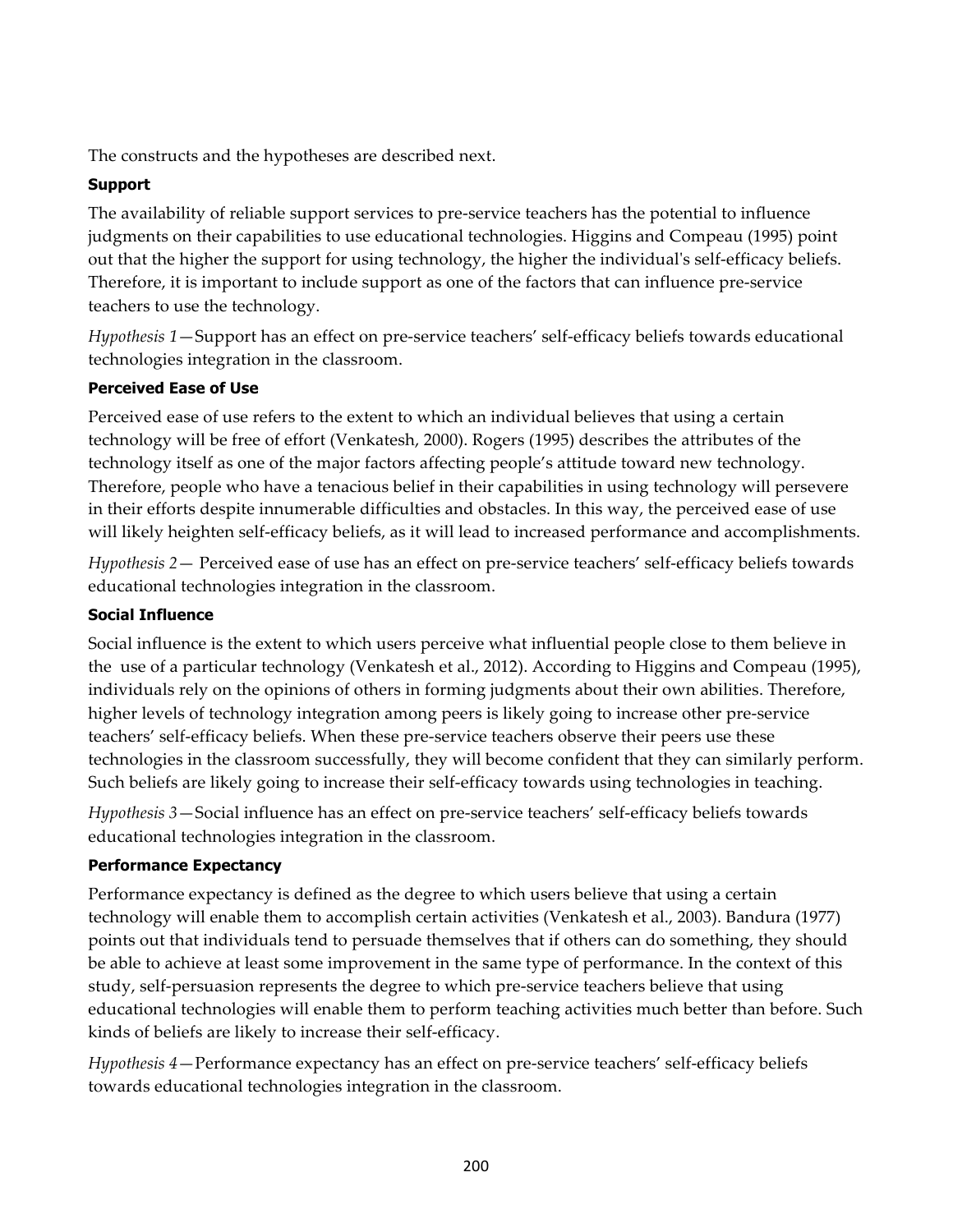# **Methodology**

#### **Data Collection Instrument**

Bandura (2006) argues that there is no all-purpose measurement of perceived self-efficacy and that, scales must be tailored to suit the specific context of a given study. Thus, items for each construct adopted from the literature were tailored to suit the context of this study as shall be explained. The instrument developed for this study uses a 5–point Likert Scale ranging from 1 (strongly disagree) to 5 (strongly agree). Table 2 shows part of the data instrument used for data collection (excluding the demographics).

| Performance<br>PE <sub>1</sub>                 |                                |                                                                                                                      |  |  |
|------------------------------------------------|--------------------------------|----------------------------------------------------------------------------------------------------------------------|--|--|
|                                                |                                | I find educational technology useful in teaching                                                                     |  |  |
| Expectancy<br>PE <sub>2</sub>                  |                                | Using educational technology enables me to accomplish teaching activities<br>more quickly                            |  |  |
| PE3                                            |                                | Using educational technology increases my knowledge in subjects I will teach.                                        |  |  |
| PE <sub>4</sub>                                |                                | Using educational technology increases my skills for learning courses at<br>college.                                 |  |  |
| Perceived Ease of                              | PE <sub>o</sub> U1             | My interaction with educational technologies is clear and understandable.                                            |  |  |
| Use                                            | PE <sub>o</sub> U <sub>2</sub> | Learning how to use educational technologies is easy for me.                                                         |  |  |
|                                                | PE <sub>o</sub> U <sub>3</sub> | I find educational technologies easy to use                                                                          |  |  |
|                                                | PE <sub>oU4</sub>              | It is easy for me to become skillful at educational technologies.                                                    |  |  |
| Social Influence<br>SI1                        |                                | People who influence my behavior will think that I should use educational<br>technologies.                           |  |  |
| SI2                                            |                                | People who are important to me will think that I should use educational<br>technologies.                             |  |  |
| S13                                            |                                | People whose opinions that I value prefer that I use educational technologies.                                       |  |  |
| S <sub>1</sub><br>Support                      |                                | The staff in the IT Unit provides support when using educational technologies.                                       |  |  |
| S <sub>2</sub>                                 |                                | The training provided by the IT Unit has enhanced my ability to use educational<br>technologies.                     |  |  |
| S <sub>3</sub>                                 |                                | The IT Unit staffs are competent with educational technologies.                                                      |  |  |
| S <sub>4</sub>                                 |                                | The IT Unit staffs have adequate knowledge to help me if I experience any<br>problems with educational technologies. |  |  |
| TS <sub>1</sub><br>Teachers' Self-<br>efficacy |                                | I feel more competent with the educational technologies than most other people<br>at college.                        |  |  |
| TS <sub>2</sub>                                |                                | I know enough about the educational technologies to get my teaching activities<br>done.                              |  |  |
| TS <sub>3</sub>                                |                                | Compared to other people at the college, I know a lot about the educational<br>technologies.                         |  |  |
| TS4                                            |                                | I use the educational technologies as much as possible                                                               |  |  |

#### **Table 2: The items construct**

Note. Scale labels: 1 – Strongly Agree, 2 – Agree, 3 – Neutral, 4 –Disagree, 5 – Strongly Disagree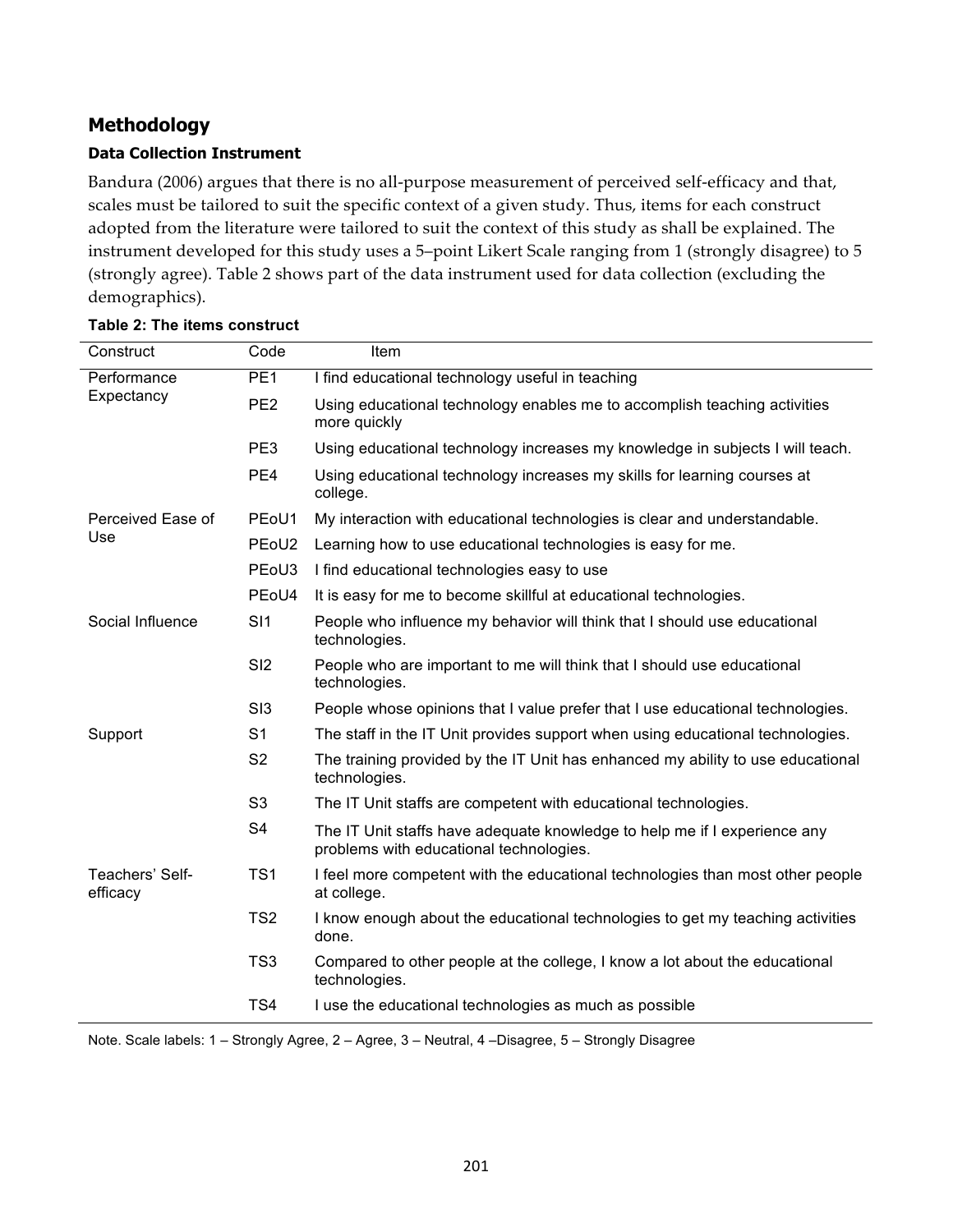#### **Study Population and Data Collection**

The study was conducted at DUCE and MUCE. These are two constituent colleges of the University of Dar es Salaam mandated to train pre-service teachers who are going to teach in secondary schools and teachers' training colleges. A total of 411 questionnaires were printed and self-administered to respondents. All respondents were guaranteed confidentiality and they were not required to fill in the name field.

A total of 386 out of 411 respondents returned the questionnaires. This was 93.9% of all respondents, whereby 39.4% (152) of respondents were from MUCE, and 60.6% (274) of respondents were from DUCE. The data collection was done between April and June 2016. Data were analyzed using Statistical Packages for Social Science (SPSS) version 20.

#### **Reliability and Validity**

Reliability is used to ensure the consistency of the results for the various items being tested within each component (Foster, 2001). It is normally evaluated by assessing the internal consistency of the items representing each construct using Cronbach's Alpha (Cronbach, 1951). Based on the SPSS results, the Cronbach alpha coefficient for the 19-item instrument was 0.906. According to Nunnally (1978), the value of Cronbach's Alpha should be positive and even greater than .700. As shown in Table 3, Cronbach Alpha value for seven constructs is above 0.700. Therefore, it can be concluded that the instrument used for this study was reliable. The overall questionnaire was considered valid as it used the same items from previous surveys.

|    | Construct               | Cronbach's Alpha |
|----|-------------------------|------------------|
|    | Perceived ease of use   | .811             |
| 2. | Performance expectancy  | .738             |
| 3. | Social influence        | .721             |
| 4. | Support                 | .785             |
| 5. | Teachers' self-efficacy | .752             |

**Table 3: Cronbach's Alpha coefficients for construct reliability measurement**

#### **Sampling Adequacy**

The Kaiser-Meyer-Olkin Measure of Sampling (KMO) was used to measure the sampling adequacy of the data. According to Kaiser (1973), a KMO below .50 is unacceptable and factor analysis should not be performed. In this study, the KMO was .916, hence, confirmed the sampling adequacy. Moreover, Bartlett's test of sphericity, p < .001, indicated that the correlation between items was sufficiently large for performing the Principal Component Analysis (PCA).

### **Findings**

#### **Ownership and Use of Devices**

Respondents were asked to indicate which devices they personally own. As expected, more than 90% of pre-service teachers indicated that they own mobile phones and nearly two thirds of respondents indicated they own laptops. Figure 2 shows the distribution of respondents who own devices.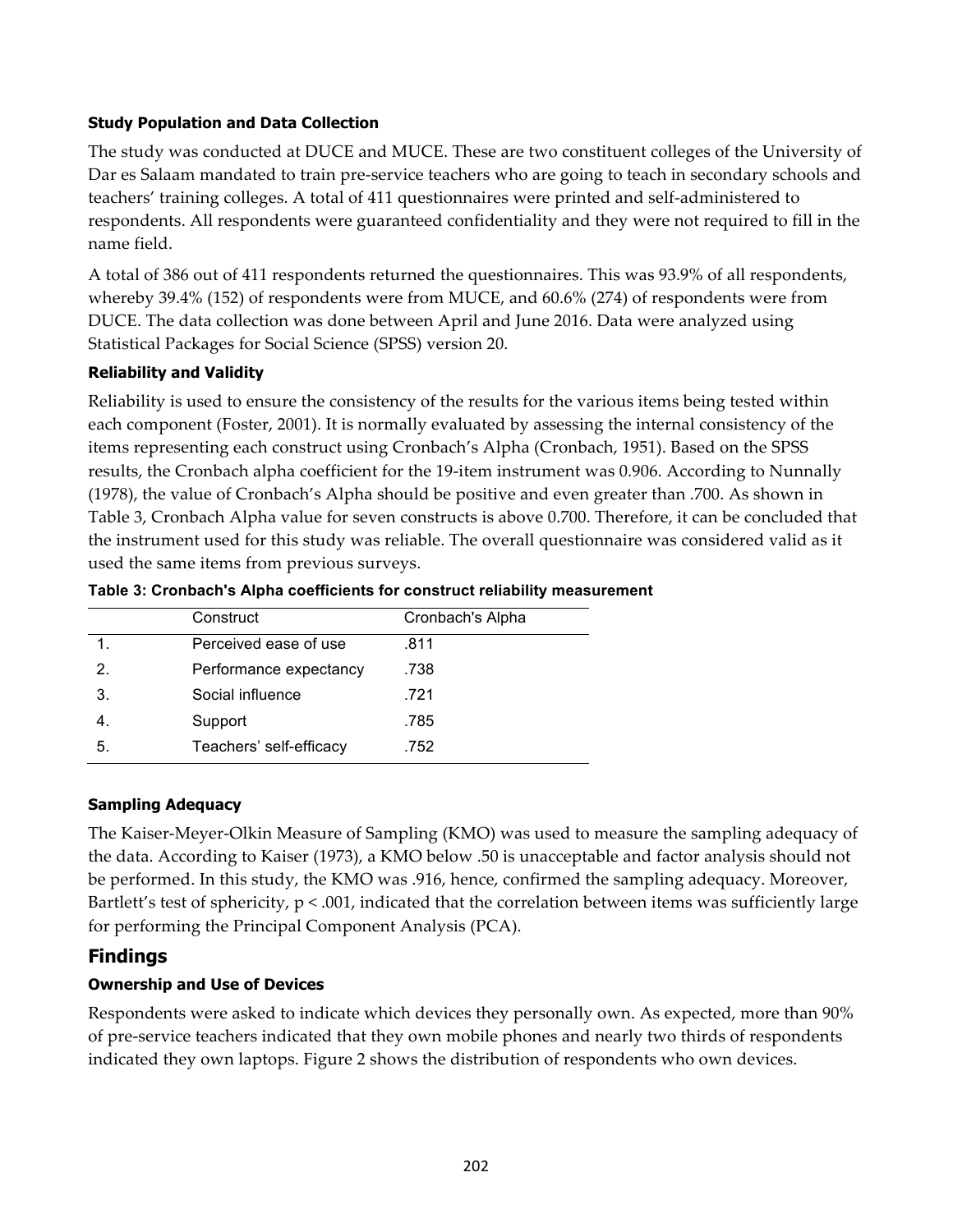



The study also found that 25.6% of respondents have access to desktop computers at the colleges. Relatively fewer pre-service teachers (0.8%) reported they use scanners. Figure 3 shows the distribution of respondents per usage of various devices at the college.





### **Use Internet to Search Course Material**

The study examined how pre-service teachers use the Internet to access course material. Interestingly, many respondents indicated that they use the Internet once per week (30.8%) or several times per week (36.5%) to access course material as illustrated in Figure 4.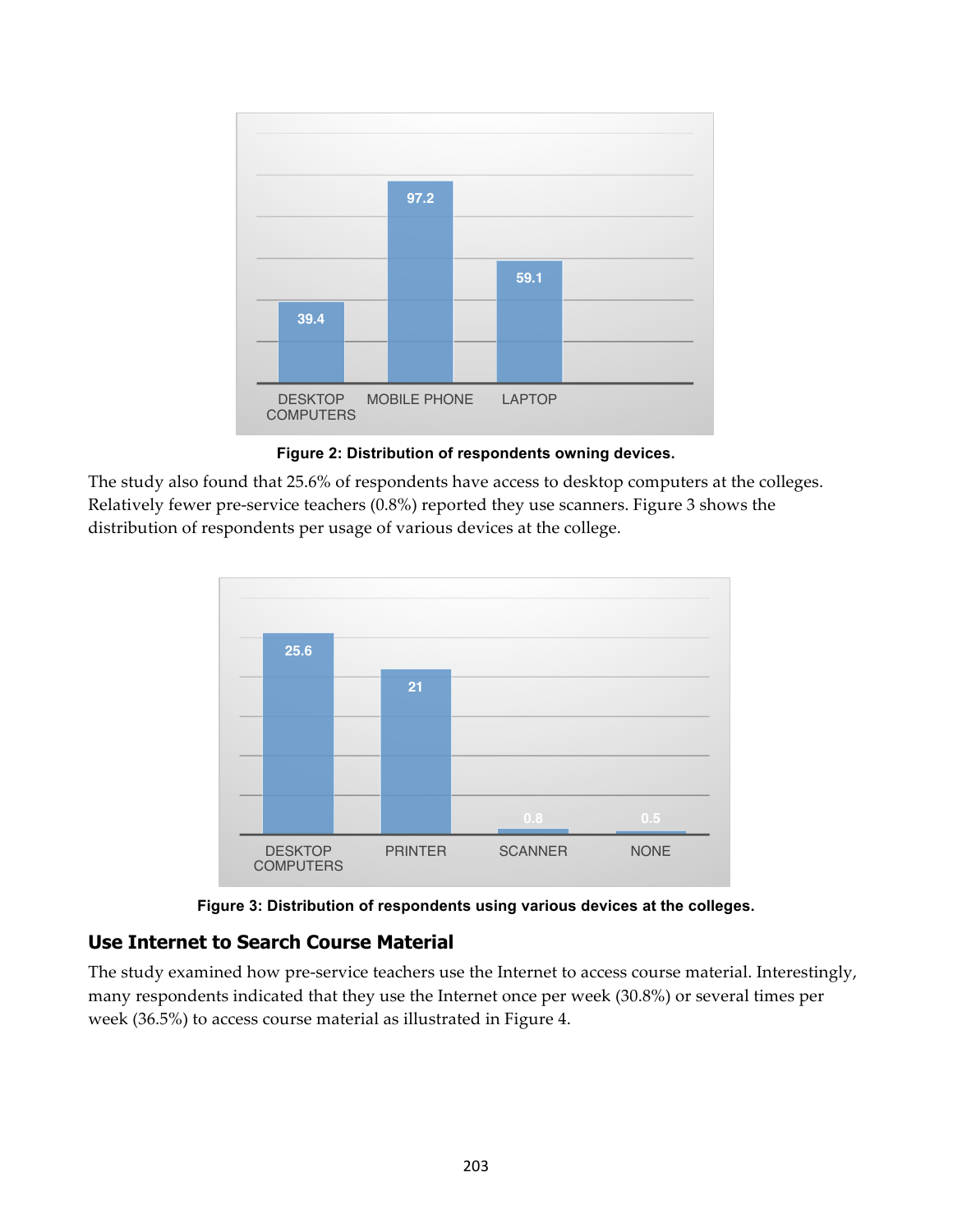

**Figure 4: Distribution of respondents per usage of the Internet to access course material.**

# **Hypotheses Testing**

#### **Identifying the Factor Structure**

Factor Analysis (FA) was performed using the principal component analysis extraction method on 24 items using direct oblimin rotation with Kaiser normalization. The aim of the FA was to show whether the related items were clustered under the same construct or not. The minimum factor loadings should be .300 (Hair, Black, Babin, & Anderson, 2009). The loadings per each item are shown in Table 4. All items in the research instrument loaded successfully.

#### **Research Model Summary**

Four factors were subjected to linear regression analysis to measure the success of the model and predict causal relationship between the factors and teachers' self-efficacy beliefs. The four factors are perceived ease of use, performance expectancy, social influence, and support. Using the enter method, a significant model emerged: F  $(4,381) = 39.535$ , p < .0005. The model explains 28.6% of the variance (adjusted R2 = .286) in pre-service teachers' self-efficacy beliefs towards educational technologies integration. Table 5 shows a summary of the research model.

Table 5 shows a summary of predictive factors in terms of beta values for each hypothesis obtained from regression analysis. The results show all factors were found to have significant effect on preservice teachers' self-efficacy beliefs. The beta values are shown in Table 6.

A summary of how the hypotheses have been tested is shown in Table 6.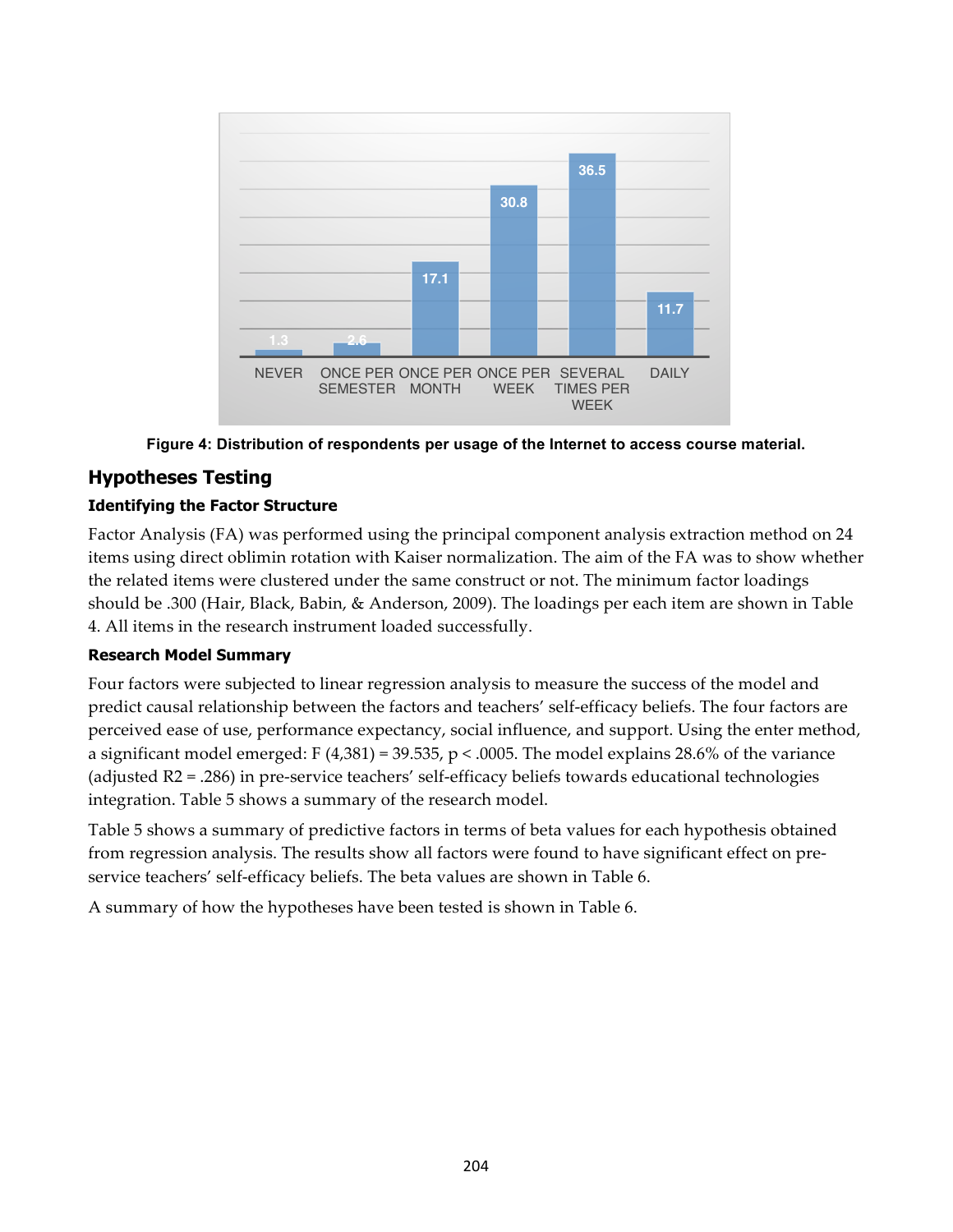|                                | S     | PEoU     | SI       | PE    | <b>TS</b> |
|--------------------------------|-------|----------|----------|-------|-----------|
| PE <sub>oU1</sub>              |       | $-0.744$ |          |       |           |
| PE <sub>o</sub> U <sub>2</sub> |       | $-0.802$ |          |       |           |
| PE <sub>oU3</sub>              |       | $-0.833$ |          |       |           |
| PE <sub>oU4</sub>              |       | $-0.625$ |          |       |           |
| PE <sub>1</sub>                |       |          |          | 0.839 |           |
| PE <sub>2</sub>                |       |          |          | 0.78  |           |
| PE3                            |       |          |          | 0.496 |           |
| PE4                            |       |          |          | 0.29  |           |
| SI1                            |       |          | $-0.852$ |       |           |
| S <sub>12</sub>                |       |          | $-0.721$ |       |           |
| S13                            |       |          | $-0.574$ |       |           |
| S <sub>1</sub>                 | 0.774 |          |          |       |           |
| S <sub>2</sub>                 | 0.832 |          |          |       |           |
| S <sub>3</sub>                 | 0.749 |          |          |       |           |
| S <sub>4</sub>                 | 0.488 |          |          |       |           |
| TS <sub>1</sub>                |       |          |          |       | 0.637     |
| TS <sub>1</sub>                |       |          |          |       | 0.787     |
| TS <sub>3</sub>                |       |          |          |       | 0.772     |
| TS4                            |       |          |          |       | 0.624     |

| Model |      | D4   | Adjusted $R^2$ |      |  |
|-------|------|------|----------------|------|--|
|       | .542 | .293 | .286           | .845 |  |

*Note.* SE = standard error of the estimate

## **Table 6***:* **Unstandardized and standardized regression coefficients for the constructs**

| Construct | в       | SE   | b      | P    |  |
|-----------|---------|------|--------|------|--|
| S         | .294    | .05  | .294   | .000 |  |
| PEoU      | $-.137$ | .05  | $-137$ | .006 |  |
| SI        | $-115$  | .05  | $-115$ | .023 |  |
| PE        | .184    | .048 | .184   | .000 |  |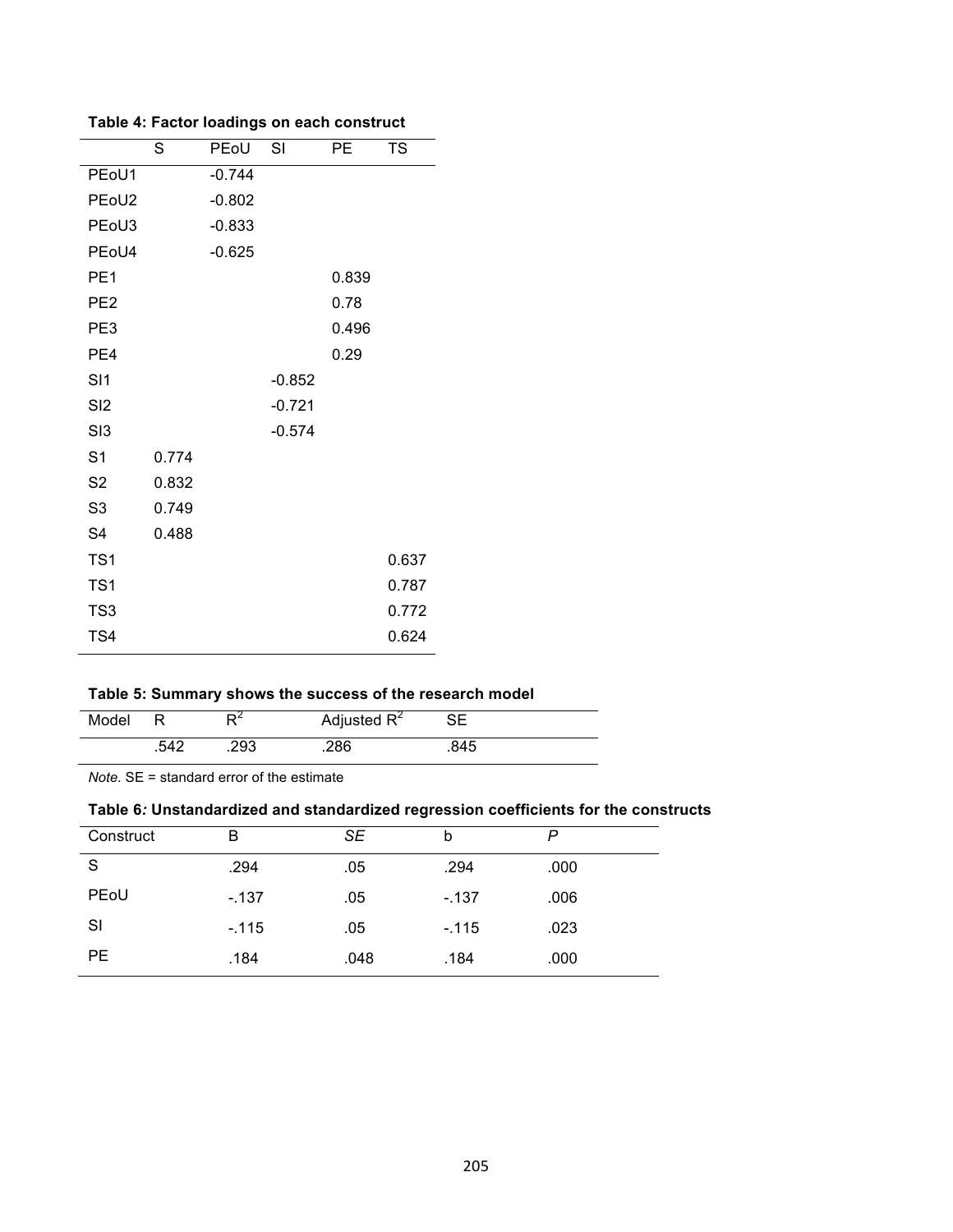**Table 7: Summary of results hypothesis testing**

|              |                                                                                                                                                                            | <b>Results</b>         | Conclusion |
|--------------|----------------------------------------------------------------------------------------------------------------------------------------------------------------------------|------------------------|------------|
| Hypothesis 1 | Support has an effect on pre-<br>service teachers' self-efficacy<br>beliefs towards educational<br>technologies integration in the<br>classroom.                           | $b = .294, p < .000$   | Supported  |
| Hypothesis 2 | Perceived ease of use has<br>significant effect on pre-service<br>teachers' self-efficacy beliefs<br>towards educational<br>technologies integration in the<br>classroom.  | $b = -137, p < 0.05$   | Supported  |
| Hypothesis 3 | Social influence has significant<br>effect on pre-service teachers'<br>self-efficacy beliefs towards<br>educational technologies<br>integration in the classroom.          | $b = -0.115, p < 0.05$ | Supported  |
| Hypothesis 4 | Performance expectancy has<br>significant effect on pre-service<br>teachers' self-efficacy beliefs<br>towards educational<br>technologies integration in the<br>classroom. | $b = .184, p < .000$   | Supported  |

*Note*. Statistically significant values at p < .05 or p < .001

### **Discussion**

Integrating technology into teaching is among the greatest challenges facing today's teachers. In Tanzania, the government and other stakeholders have been investing heavily in equipping secondary schools with computers connected to the Internet. Similarly, teachers have been equipped with skills to integrate these technologies into the classroom. Despite several existing initiatives, few teachers have been integrating them into the classroom environment. Existing studies have focused on investigating extrinsic barriers that hinder teachers from classroom technology integration (e.g., Andersson et al., 2014; A. Kafyulilo et al., 2015; UNESCO, 2015). This study focused on intrinsic barriers, specifically factors that influence teachers' self-efficacy beliefs towards educational technologies integration in the classroom.

In this study, four factors: support, performance expectancy, perceived ease of use, and social influence that can influence pre-service teachers' self-efficacy beliefs towards educational technologies integration in the classroom were assessed. Support was found to be the strongest predictor ( $b = .294$ ). This implies that teachers believe that provision of support will increase their capabilities to integrate technologies in the classroom (Raphael & Mtebe, 2016). Albion (1999) describes such support to include several workshops over an extended period, training, and on-site support. Therefore, institutions and other stakeholders involved in teacher training should seek to provide continuous support services to pre-service teachers in order to increase their self-efficacy beliefs.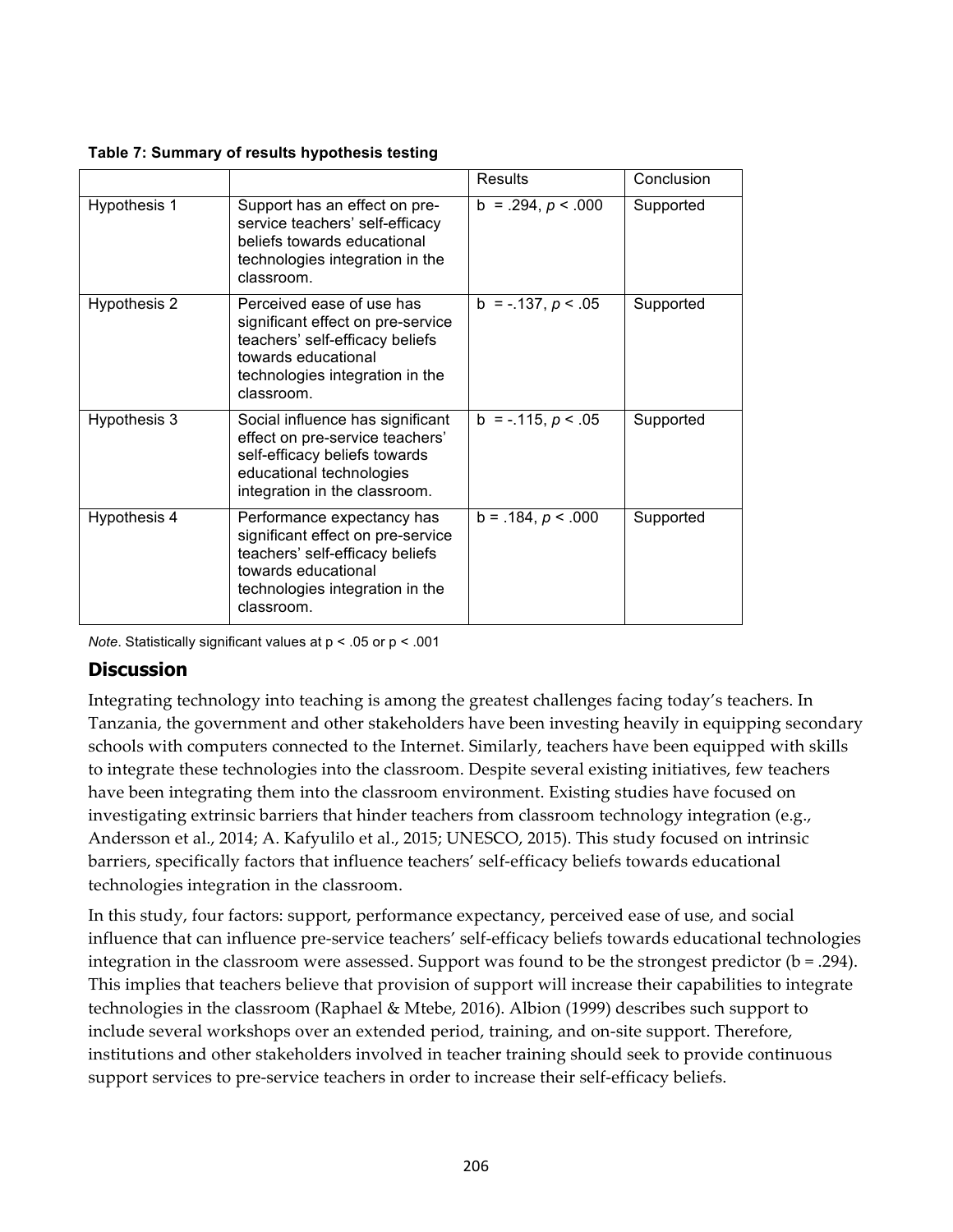Performance expectancy was also found to have significant effect (b = .184) on pre-service teachers' self-efficacy in educational technologies integration. This means pre-service teachers believed that using these technologies would assist them in enhancing their teaching activities. According to Higgins and Compeau (1995), individuals would use technologies if they could see that there would be positive benefits (outcomes) in their activities. Rogers (1995) adds that new technologies will increasingly be used if potential adopters perceive that the innovation has an advantage over previous innovations and that the innovation has observable results. Therefore, institutions and stakeholders involved in teacher education should emphasize the value and potential of these technologies in improving learning outcomes. By doing so, pre-service teachers will see the importance of technology integration and therefore increase their self-efficacy beliefs.

The study also found that perceived ease of use had a negative significant effect ( $b = -137$ ) on preservice teachers' self-efficacy beliefs in educational technologies integration. This finding suggests that the pre-service teachers believed that educational technologies are difficult to use. This finding is consistent with a study conducted on a sample of 1,137 teachers in Tanzania (Mtebe et al., 2016). The authors found that many teachers perceived that multimedia enhanced content was not easy to use for teaching. Therefore, the low usage of educational technologies in teaching could be due to teachers' own judgement that the technologies were difficult to use. Therefore, there is a need for institutions in Tanzania to integrate technology competencies into the curriculum for teacher education (Govender & Govender, 2009).

Another interesting finding was that social influence had a negative significant effect ( $b = -0.115$ ) on pre-service teachers' self-efficacy beliefs towards educational technologies integration. A possible explanation for this could be that teachers do not perceive that their colleagues could influence them to use educational technologies. According to Higgins and Compeau (1995), individuals rely on the opinions of others in forming judgments about their own abilities. It seems, therefore, teachers feel that their colleagues cannot influence them to use educational technologies as they themselves do not make use of them in teaching and learning.

Another finding from this study is that, despite the fact that many pre-service teachers have access to educational technologies, they have not integrated them into their classroom environment when they graduate. In this article, we found that 97% of pre-service teachers own mobile phones while 59% own laptops. This finding further supports the fact that extrinsic barriers are influential in hindering teachers from integrating technologies into the classroom. Therefore, the need to assess judgments about their capabilities and beliefs towards integrating these technologies in enhancing teaching and learning is important.

### **Conclusion and Suggestions for the Future**

Educational technologies integration in the classroom is inevitable in the current generation of prodigital technology students, and the constant changing technological environment in secondary schools. Unlike the past, most of students today enter school having knowledge of various technologies and skills in using them. It is therefore important to orient pre-service teachers with these skills, so that they integrate these technologies to enhance teaching as well as to provide education that meets the diverse learning styles of individual students in their professional careers. Therefore, this study was conducted on teacher trainees who are going to be teachers in the secondary schools in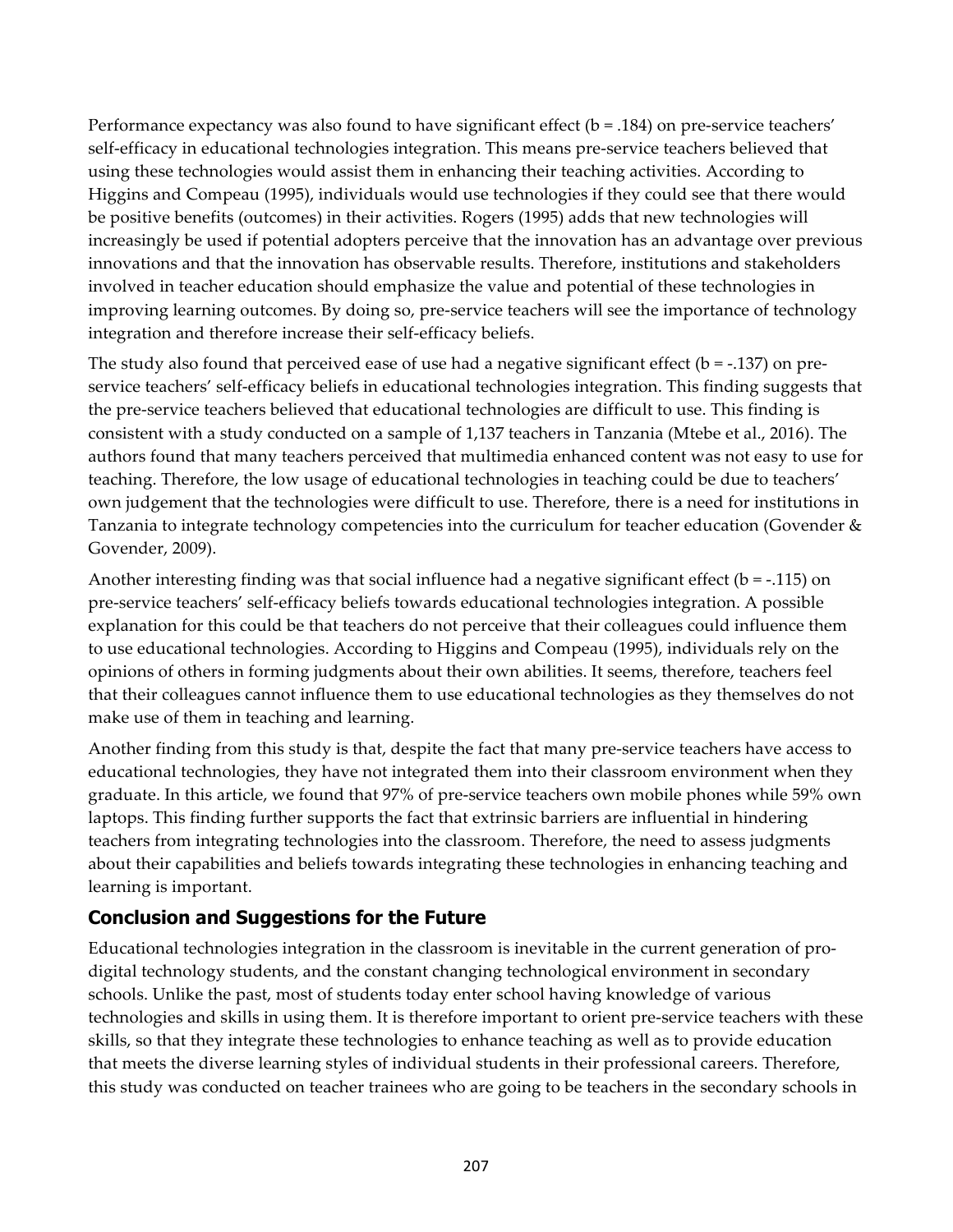years to come. Increasing the self-efficacy beliefs among these teachers will likely influence their pedagogical decisions and integrate these technologies in the classroom in future.

Despite findings from this study, some limitations are worth mentioning. The study was based on quantitative research methods measuring individual perceptions on teachers' self-efficacy beliefs with regard to the use of educational technologies for teaching and learning. Further research should be undertaken to complement the findings using qualitative research methods. Future research will help to answer some questions such as why teachers' own judgement is that the technologies were difficult to use, or why teachers do not perceive that their colleagues could influence them to use educational technologies. Despite this limitation, this study enhances our understanding of factors that hinder teachers from integrating educational technologies into the classroom.

#### **References**

- Abbitt, J. T. (2011). An investigation of the relationship between self-efficacy beliefs about technology integration and technological pedagogical content knowledge (TPACK) among preservice teachers. *Journal of Digital Learning in Teacher Education*, *27*(4), 134–143. http://doi.org/10.1080/21532974.2011.10784670
- Albion, P. (1999). Self-efficacy beliefs as an indicator of teachers' preparedness for teaching with technology. In *Proceedings of the 10th International Conference of the Society for Information Technology & Teacher Education (SITE 1999)* (pp. 1602–1608). http://doi.org/10.1007/s10876-009-0253-6
- Albion, P. (2001). Some factors in the development of self-efficacy beliefs for computer use among teacher education students. *Journal of Technology and Teacher Education*, *9*(3), 321–347.
- Andersson, B., Nfuka, E. N., Sumra, S., Uimonen, P., & Pain, A. (2014). *Evaluation of implementation of ICT in Teachers' Colleges Project in Tanzania*.
- Bandura, A. (1977). Self-efficacy: Toward a unifying theory of behavioral change. *Psychological Review*, *84*(2), 191– 215. http://doi.org/10.1037/0033-295X.84.2.191
- Bandura, A. (1989). Social cognitive theory. In *Annals of child development. Six theories of child development* (Vol. 6, pp. 1–60). Greenwich, CT: JAI Press.
- Bandura, A. (2006). Guide for constructing self-efficacy scales. In *Self-efficacy beliefs of adolescents* (pp. 307–337). http://doi.org/10.1017/CBO9781107415324.004
- Chen, L.-L. (2004). Pedagogical strategies to increase pre-service teachers' confidence in computer learning. *Educational Technology & Society*, *7*(3), 50–60.
- Cronbach, L. J. (1951). Coefficient alpha and the internal structure of tests. *Psychometrika*, *16*(3), 297–333.
- CSSC. (2014). *The performance enhancement by e-learning for secondary schools*.
- Curts, J., Tanguma, J., & Peña, C. M. (2008). Predictors of Hispanic school teachers' self-efficacy in the pedagogical uses of technology. *Computers in the Schools*, *25*(1–2), 48–63. http://doi.org/10.1080/07380560802157766
- De, E. H., Uçar, M. B., & Demir, C. (2014). The investigation of self-efficacy of pre-service science teachers and pre-service physics teachers towards web pedagogical content knowledge regarding internet use habits. *Procedia - Social and Behavioral Sciences*, *116*, 3395–3399. http://doi.org/10.1016/j.sbspro.2014.01.771
- Ertmer, P.A., Ottenbreit-Leftwich, A., & York, C. S. (2007). Exemplary technology-using teachers: perceptions of factors influencing success. *Journal of Computing in Teacher Education*, *23*(2), 55–61.
- Foster, J. J. (2001). *Data analysis using SPSS for Windows Versions 8-10: A beginner's guide*. SAGE Publications Ltd.
- Giles, R. M., & Kent, A. M. (2016). An investigation of preservice teachers' self-efficacy for teaching with technology. *Asian Education Studies, 1*(1), 32-40. http://doi.org/10.20849/aes.v1i1.19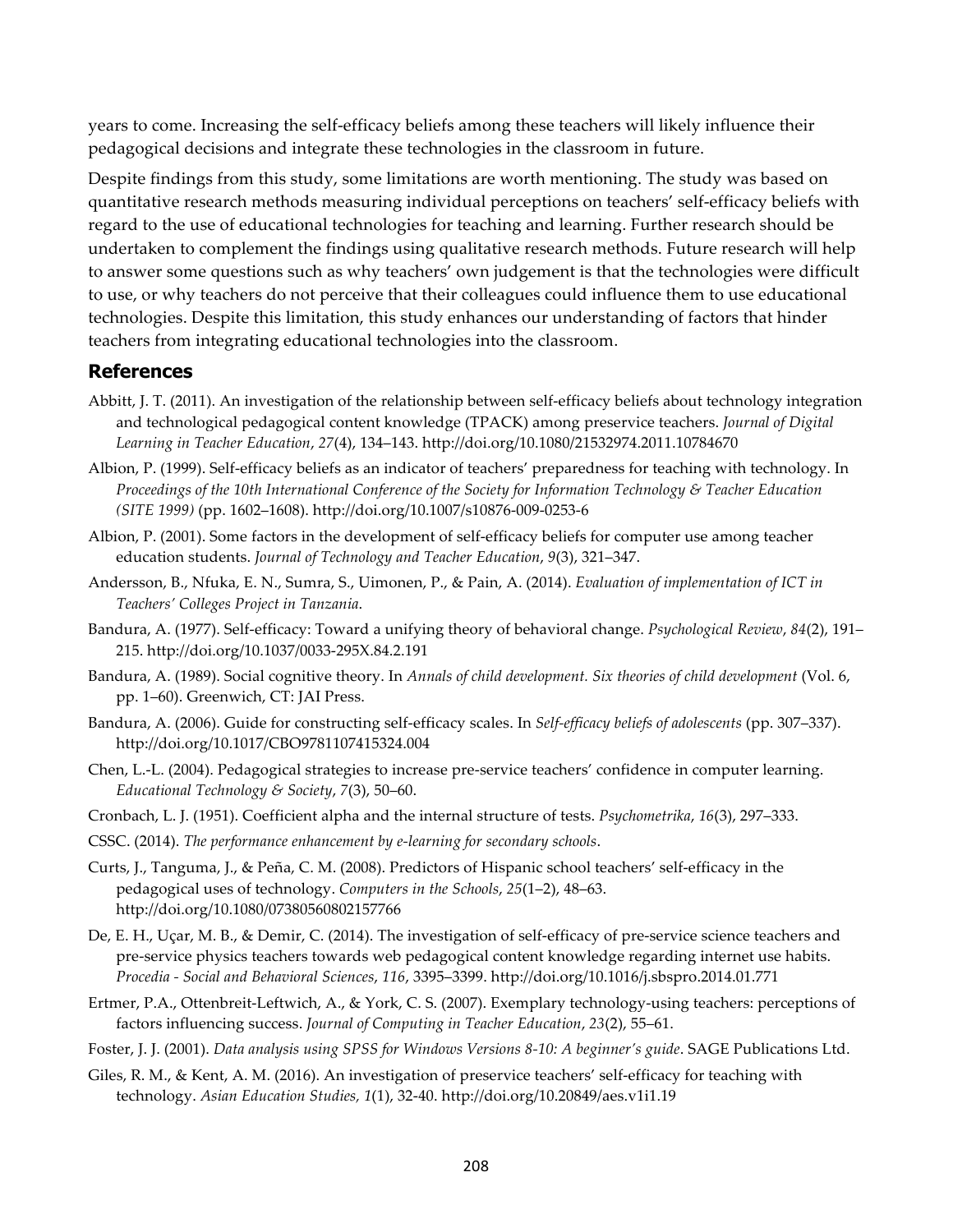- Govender, D., & Govender, I. (2009). The relationship between information and communications technology (ict) integration and teachers' self-efficacy beliefs about ict. *Education as Change*, *13*(1), 153-165. http://doi.org/10.1080/16823200902943346
- Hair, J. F., Black, W. C., Babin, B. J., & Anderson, R. E. (2009). *Multivariate data analysis* (7th ed.). Upper Saddle River, NJL: Prentice Hall.
- Higgins, C. A., & Compeau, D. R. (1995). Development of a Measure and Initial Test. *MIS Quarterly*, *19*(2), 189- 211. http://doi.org/10.2307/249688
- Kafyulilo, A., Fisser, P., Pieters, J., & Voogt, J. (2015). ICT Use in science and mathematics teacher education in tanzania: developing technological pedagogical content knowledge. *Australasian Journal of Educational Technology*, *31*(4), 381-399.
- Kaiser, H. F. (1973). An Index of Factorial Simplicity. *Psychometrika*, *39*(1), 31-34. Retrieved from http://eric.ed.gov/?id=EJ105008
- Kazoka, L. (2016, December 3). Tanzania: Halotel offers free Internet to 400 schools. *Tanzania Daily News*. Dar es Salaam. Retrieved from http://allafrica.com/stories/201609150157.html
- Kihoza, P., Zlotnikova, I., Bada, J., & Kalegele, K. (2016). Classroom ICT integration in Tanzania: Opportunities and challenges from the perspectives of TPACK and SAMR models. *International Journal of Education and Development Using Information and Communication Technology*, *12*(1), 107-128.
- Lwoga, E. (2012). Making learning and Web 2.0 technologies work for higher learning institutions in Africa. *Campus-Wide Information Systems*, *29*(2), 90-107. http://doi.org/10.1108/10650741211212359
- Mtebe, J. S., & Kissaka, M. M. (2015). Heuristics for evaluating usability of learning management systems in Africa. In P. Cunningham & M. Cunningham (Eds.). *IST-Africa 2015 Conference Proceedings* (pp. 1-13). Lilongwe, Malawi.
- Mtebe, J. S., Mbwilo, B., & Kissaka, M. M. (2016). Factors influencing teachers' use of multimedia enhanced content in secondary schools in Tanzania. *International Review of Research in Open and Distributed Learning*, *17*(2), 65–84.
- Mtebe, J. S., & Raisamo, R. (2014). Investigating perceived barriers to the use of Open Educational Resources in higher education in Tanzania. *International Review of Research in Open and Distance Learning*, *15*(2), 43-65.
- MWTC. (2016). *National Information and Communication Technology (ICT) Policy*. Dar es Salaam, Tanzania. Retrieved from https://tanzict.files.wordpress.com/2016/05/national-ict-policy-proofed-final-nic-review-2.pdf
- Nunnally, J. (1978). *Psychometric theory*. New York, NY: McGraw-Hill.
- Raphael, C., & Mtebe, J. S. (2016). Instructor support services: An inevitable critical success factor in blended learning in higher education in Tanzania. *International Journal of Education and Development Using Information and Communication Technology (IJEDICT)*, *12*(2), 123-138.
- Rogers, E. M. (1995). *Diffusion of innovations*. New York, USA.
- Tanzania TELECOMS. (2016, July 31). *700 Schools in Tanzania to be Connected to the Internet. Dar Es Salaam*. Retrieved from http://tanzaniainvest.com/telecoms/schools-internet-connectivity-tigo
- Teo, T. (2009). Examining the relationship between student teachers' self-efficacy beliefs and their intended uses of technology for teaching: A structural equation modelling approach. *Turkish Online Journal of Educational Technology - TOJET*, *8*(4), 7-15.
- UNESCO. (2015). *ICT competency standards for teachers: competency standards modules*. Retrieved from http://portal.unesco.org/ci/en/ev.php-URL\_ID=25731&URL\_DO=DO\_TOPIC&URL\_SECTION=201.html
- Venkatesh, V. (2000). Determinants of perceived ease of use: Integrating control, intrinsic motivation, and emotion into the technology acceptance model. *Information Systems Research*, *11*(4), 342-365.